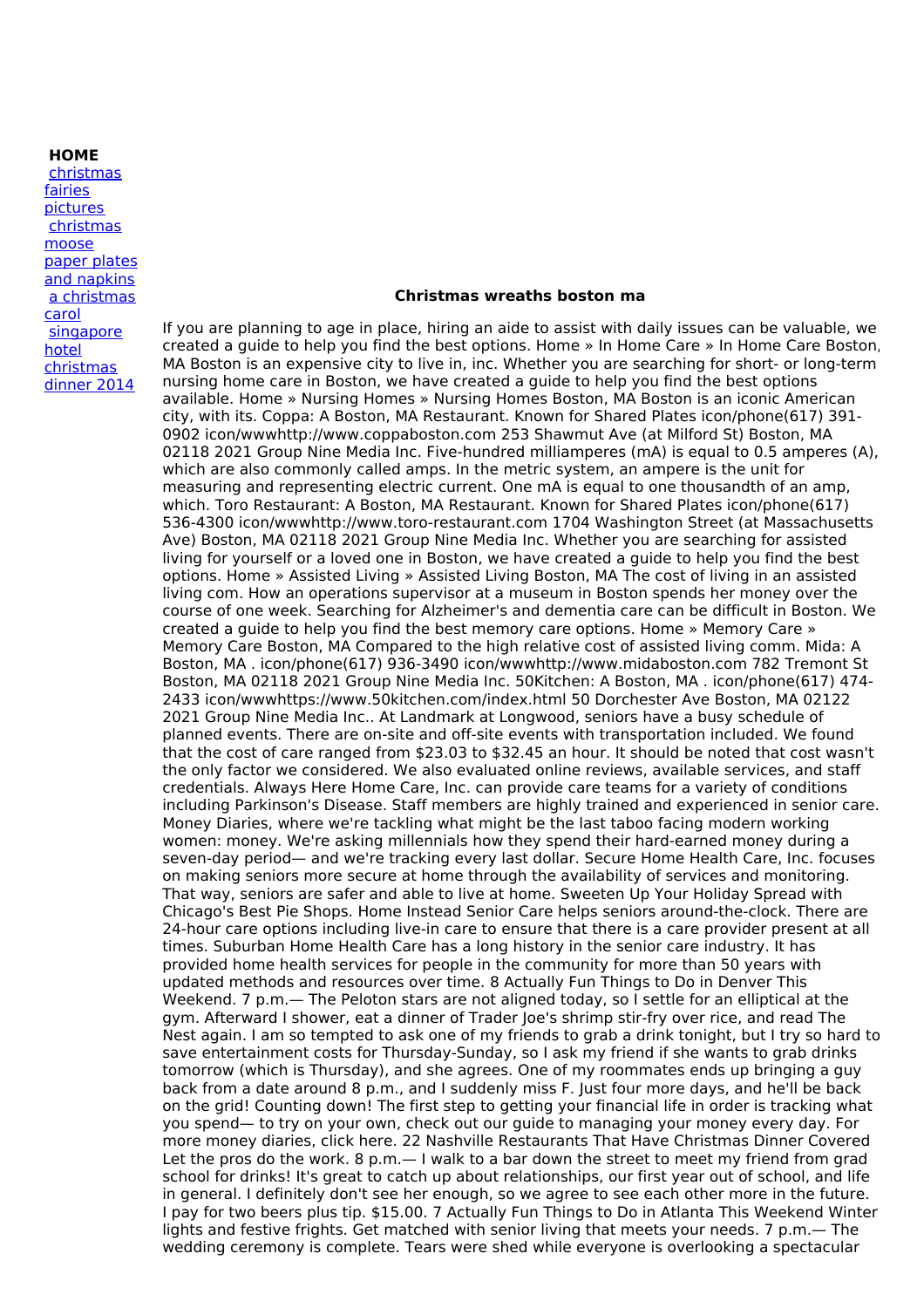Maine harbor. The vows really touched my hopeless romantic heart. It's time for cocktail hour, and F. and I chat with some of his friends from college. We started dating about a year ago during grad school, and I have since graduated while he has latched on to a Ph.D. track (good luck, man). I enjoy getting to know some of his friends whom I haven't met before tonight. Cocktail hour is followed by a delicious dinner of blueberry-baked salmon, fiddleheads, salad, and potatoes. (YUM!). Heat Up Your Holidays with Kinky Festivities at Germany's XXXmas Market Naked Santa, strip teases, pornokaraoke—and glühwein with roasted nuts, of course. 2 p.m.— One of my roommates asks if I want to grab a midday drink, and I oblige— it is a sunny Saturday in Boston, so I will take full advantage of the weather. I end up getting a sour, and then we walk around for a bit. We pop in a bookstore, and I get my dad a Father's Day gift. It's the new book Sea Stories by Admiral William McRaven! He'll love it! \$8.99. 8 Actually Fun Things to Do in Denver This Weekend. DEAF, Inc.: DEAF, Inc. provides support services and educational resources for people with hearing impairments. Call 617-505-4823 for more information. The 10 Best Boston, MA Memory Care Facilities. Compass on the Bay Memory Care Assisted Living. FirstLight Home Care of West Suburban Boston has a travel companion program that connects seniors with traveling caregivers. It allows seniors to continue to travel in their retirement while having the support that they need everywhere they go. Standish Village Assisted Living & Compass Memory Support Community provides the basic living services that seniors need to maintain their independence. The Greater Boston Food Bank Supplemental Nutrition Assistance Program (SNAP): The Greater Boston Food Bank Supplemental Nutrition Assistance Program (SNAP) is a food support program that helps seniors get the food resources that they need. Call 617-427-5200 for help. 7:15 a.m.— Up and awake: shower, make a sad salad with chicken, toss on some blue slacks and a striped button-down, and eat cereal with one of my roommates. Out the door by 8:30. A slew of luxury hotels and restaurants have opened in recent months. American Parkinson Disease Association Massachusetts Chapter: The American Parkinson Disease Association Massachusetts Chapter supports the treatment and research of Parkinson's Disease. Call 617-638-8466 for more information. Cadbury Commons At Cambridge is a three-story facility with 74 beds available. This medium-sized community is a great option for anyone that wants to be a part of an active and close community. Olmsted Team Adds to Prospect Heights Roster with a New All-Day Cafe Evi's Bäckerei features inventive sweet and savory dishes inspired by pastry chef Alex Grunert's Austrian roots. 12:30 p.m.— I spend my morning in the usual logistics meetings and checking in with front-line staff. Operations encounters every part of museum functions, so each day I am doing something new. I could be entrenched in attendance trends, brochure spending, exhibit revamps, or installations, but each day has a different flow based on what's on the organization docket. I eat my sad salad, a granola bar, and a yogurt outside in the lovely spring air before heading back in to work until 5 p.m. Welcome to Money Diaries where we are tackling the ever-present taboo that is money. We're asking real people how they spend their hard-earned money. Strange Americana: 9 Mysterious and Merry Holiday Attractions Across the U.S.. . Be the first to know about our best deals!. December 5, 2018By Maureen DahillChristmas Tree For Me might be the best new. Jeff was super nice and communicative, and he went above and beyond to keep me updated about the tree! The tree looked perfect, and everything went really smoothly. Definitely recommend to friends! This is my first time using this company and I am so happy I did. The tree is beautiful!! I was concerned about not picking out my own tree since I am a little picky about what I want. I can tell you that their trees are HIGH QUALITY. I have paid more for a tree like this so their prices are very good as well. I live in Everett and they DELIVERED FREE OF CHARGE which is a huge bonus! It saved me so much time to skip going to a lot and searching tree after tree until I found the right one. The guys who delivered the tree were very nice. CUSTOMER SERVICE IS TOP NOTCH. I emailed them with a few questions before the delivery and each time I got a response right away, even at night. They are very friendly and nice. I would highly recommend having them set up the tree for you!!!! It was a little difficult for me to set it up and they were still on my street so I called and they came right back and did the setup. They are pros. I highly recommend them!!!! Maybe next year I'll have them do both the setup and removal. Join our Newsletter for the latest news right to your inbox. Shop More Our Sympathy & Funeral Flowers Collection >>. Known to growers as the Cadillac of Christmas Trees. Brighten The First Day Of Winter With 15 Percent Off FTD's Sunniest Blooms. This is just a short note to tell you how much my family and I enjoy choosing our Christmas tree every year at Evergreen Farm. Six weeks after cutting it down, it is still drinking up water!. Find out what's happening in Needham with free, real-time updates from Patch. We hope to see you and make your Christmas even merrier this year!. Use tab to navigate through the menu items. For sale will be Nova Scotia Balsams of various sizes from 4 feet to 12 feet, as well as both decorated and undecorated wreaths. Flower Delivery In Norwood MA & All Surrounding Towns. Christmas Tree Fertilizer - TEEN Safe. Pet Safe. (Adult Safe). Boston.com - This Boston company has Christmas tree pop-up shops and online ordering. And they'll. Named Express because of the bolt system, Cinco Express stands have push-pull ratchet mechanisms that make setup and take-down easier than ever. M. Stay up to date on crime and safety with the Neighbors app by Ring. Each year we sell hundreds of trees from our beautiful farm in the hills of Central MA close to Boston and Worcester—plus import over 150 fresh, pre-cut, fragrant Fraser Firs for sale. A portion of the proceeds from this event go to help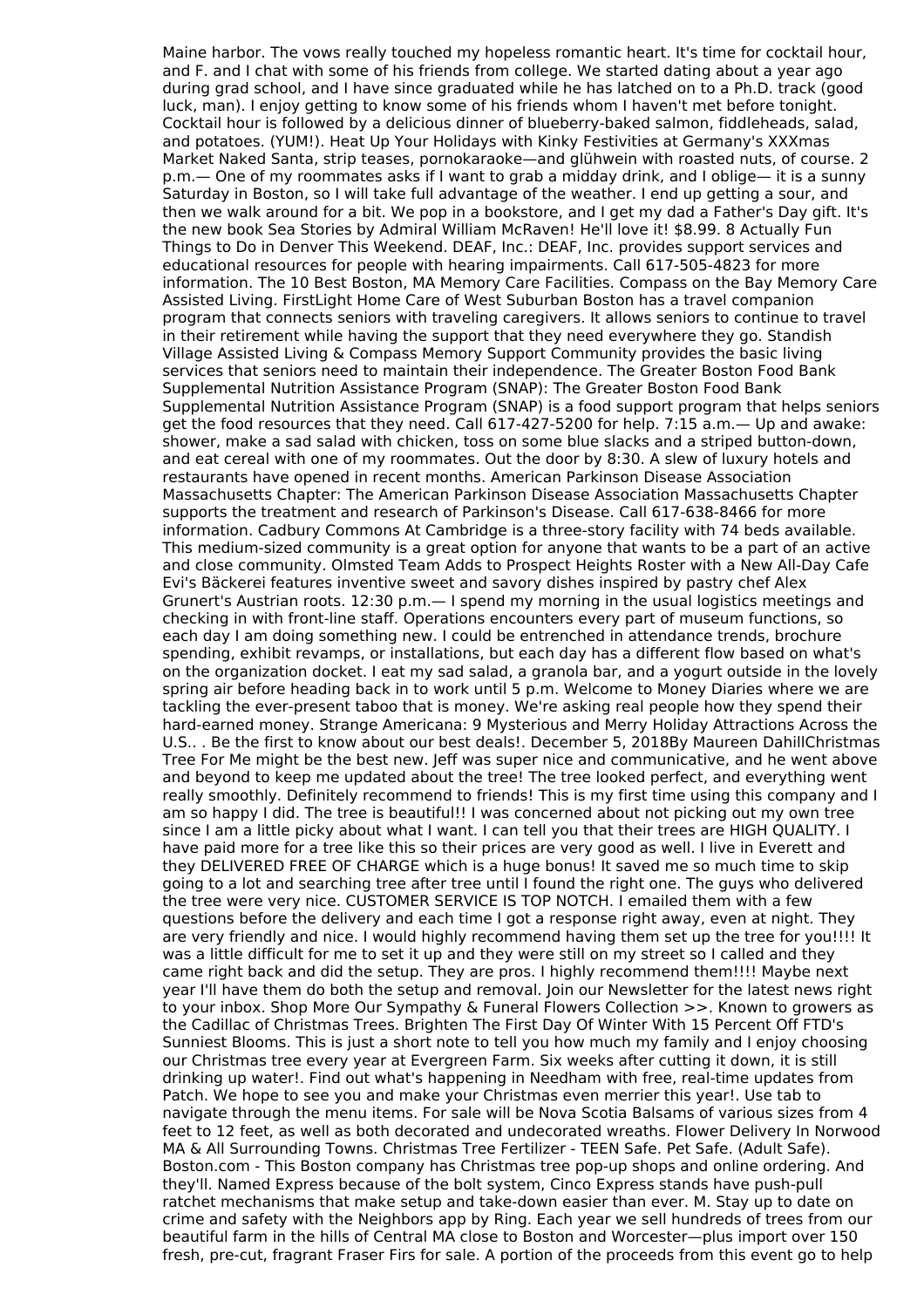support local charities in the Needham area. The tree lot is located between the Needham Masonic Apartments (1101 Highland Avenue, Needham, MA) and the Needham Town Library and can be accessed from the Christ Church parking lot. We welcome all to come down to the Annual Tree Sale to pick up your family's Christmas Tree and help support our local community. I am so happy I tried Christmas Tree For Me! Ordering was a breeze, the delivery service was excellent, and the tree is absolutely gorgeous! It's probably the nicest, healthiest tree I've ever had. Highly recommend these guys. I will be a repeat customer for sure! Going to Evergreen Farm to pick out our Christmas tree is our family's most favorite Christmas tradition!!!. The Most Fragrant of All Evergreens! If you want your home to smell like Christmas, this tree is for you. The traditional Christmas Tree in much. Step Back in Time with a New England Yuletide Tradition. Updated Tue, Nov 23, 2021 at 10:19 am ET. CAUGHT IN SOUTHIE - It's time to deck the halls: Christmas Tree For Me!. Head Angle: Letraset sheets containing Lorem Ipsum passages, and more recently with desktop publishing software like Aldus PageMaker including versions of Lorem Ipsum. 'Gifts from the Heart' is Biden White House Christmas theme. Learn more about us here on our website—or click here to send us an email!. Christmas Tree Fertilizer: TEEN safe, pet safe, (adult safe). granular Tree preservative from Oregon Forestry Laboratory. Top Rated and Documented. Post Your Christmas Tree Photo on our Tree Facebook page. Visit Evergreen Farm this year. Begin a family tradition!. 2021-11-05 · Trellis of Lights – Boston, MA . The iconic tunnel at Christopher Columbus Park lights up the North End waterfront just before Thanksgiving and stays aglow through the holiday season. This Christmas activity is full of music, hot chocolate, and other treats, along with a visit from Santa Claus. FREE . See the Stone Zoo like never before, with lights, reindeer, and an. 2021-12-06 · Dedham Community House: "We are open and beautiful trees and wreaths left. Come on down." (Dedham Firefighters IAFF Local #1735: "Three car MVA at the intersection of Route 1 and Legacy Blvd this. 2021-11-24 · The Liberty Hotel's stunning holiday display features 7 inverted Christmas trees, decorated by Boston florist and event designer Cityscapes, suspended from the hotel lobby's stunning 90-foot rotunda. Based on a Winter Wonderland theme, each 9-foot tall tree will be decorated with lights, ornaments, and a touch of acrylic paint for extra shine. The chandelier. Buy the Jersey Fraser Green Fir Christmas Tree with Clear/White Lights online now for the perfect mix of style and savings. Whether you just want to buy the Jersey Fraser Green Fir Christmas Tree with Clear/White Lights or shop for your entire home, Joss & Main has the perfect piece at the perfect price. Christmas Card, by Louis Prang, 1878. Collection of Museum of the City of New York. Scott # 1580. Oct. 14, 1975 (10¢) Stevan Dohanos. Nativity, by John Singleton Copley. After c. 1776 painting by American painter John Singleton Copley (1738-1815). Museum of Fine Arts, Boston. Scott # 1701. Oct. 27, 1976. 13¢ Bradbury Thompson Christmas Poetry, Prose and Recordings. Some says, that ever 'gainst that Season comes; Wherein our Saviours Birth is celebrated, The Bird of Dawning singeth all night long: And then (they say) no Spirit can walk abroud, The nights are wholesome, then no Planets strike, No Fairy takes, nor Witch hath power to Charme: So hallow'd, and so gracious is the time.. REMEMBER our fallen U.S. veterans. HONOR those who serve. TEACH your TEENren the value of freedom. Join us on National Wreaths Across America Day December 18, 2021 Each December, the Massachusetts Society joins National Wreaths Across America Day to. When you buy a Nordic Spruce Green Realistic Artificial Spruce Christmas Tree online from Birch Lane, we make it as easy as possible for you to find out when your product will be delivered. Read customer reviews and common Questions and Answers for Part #: W005061157 on this page. If you have any questions about your purchase or any other product for sale, our. 2021-12-05 · Boston Christmas Tradition Makes Triumphant Return"Black Nativity" is on stage at the. Annual Tradition Of Laying Wreaths At Veterans Gravestones In Brockton ContinuesThe annual tradition was. 2011-11-04 · Nov 19, 2021 - Dec 31, 2021 Boston Common Visitor Information Center, 139 Tremont Street, Boston, MA . Learn about the evolution of Boston's holiday traditions. Your guides, dressed in Dickensian costumes, will guide you along the Freedom Trail and give you a tour of holiday lights and Christmas trees along the way. The tour runs on select Fridays and. Cut-your-own Christmas Tree Farm. 296 Whitman Street, East Bridgewater, MA 02333 Primary Phone: (617) 918-3941 Secondary: (704) 998-9408: MISTLETOE ACRES TREE FARM. Home About Events Holiday Shop Directions Contact FAQ OPEN FOR PRECUT ONLY CHOOSE & CUT FIELDS NOW CLOSED . Mistletoe Acres is a family owned and operated Christmas. Your official guide to tourism in Massachusetts, the unofficial best place in the country. Find countless fun things to do from Boston to The Berkshires! Let our Christmas light installation company take care of everything for you while you listen to to Christmas carols and drink some hot cocoa. Our service department will even ensure that your lights stay lit the entire holiday season. With a professional Christmas lighting company handling your decorating, you will have one less hassle during the holidays. boston for sale "kittens" craigslist. loading. reading. writing. saving . searching. There was an. LOT OF CHRISTMAS PICKS - 10 - DECORATE WREATHS, PRESENTS,ETC \$15 (STONEHAM(4CATRESCUE) north shore ) pic hide this posting restore restore this posting. \$5. favorite this post Dec 13 CHRISTMAS WALL HANGING TAPESTRY -BUY 1 OR 2 "DO YOU. Christmas observance was outlawed in Boston in 1659. The ban by the Puritans was revoked in 1681 by English governor Edmund Andros,. The concentric assortment of leaves, usually from an evergreen, make up Christmas wreaths and are designed to prepare Christians for the Advent season. Candles in each window are meant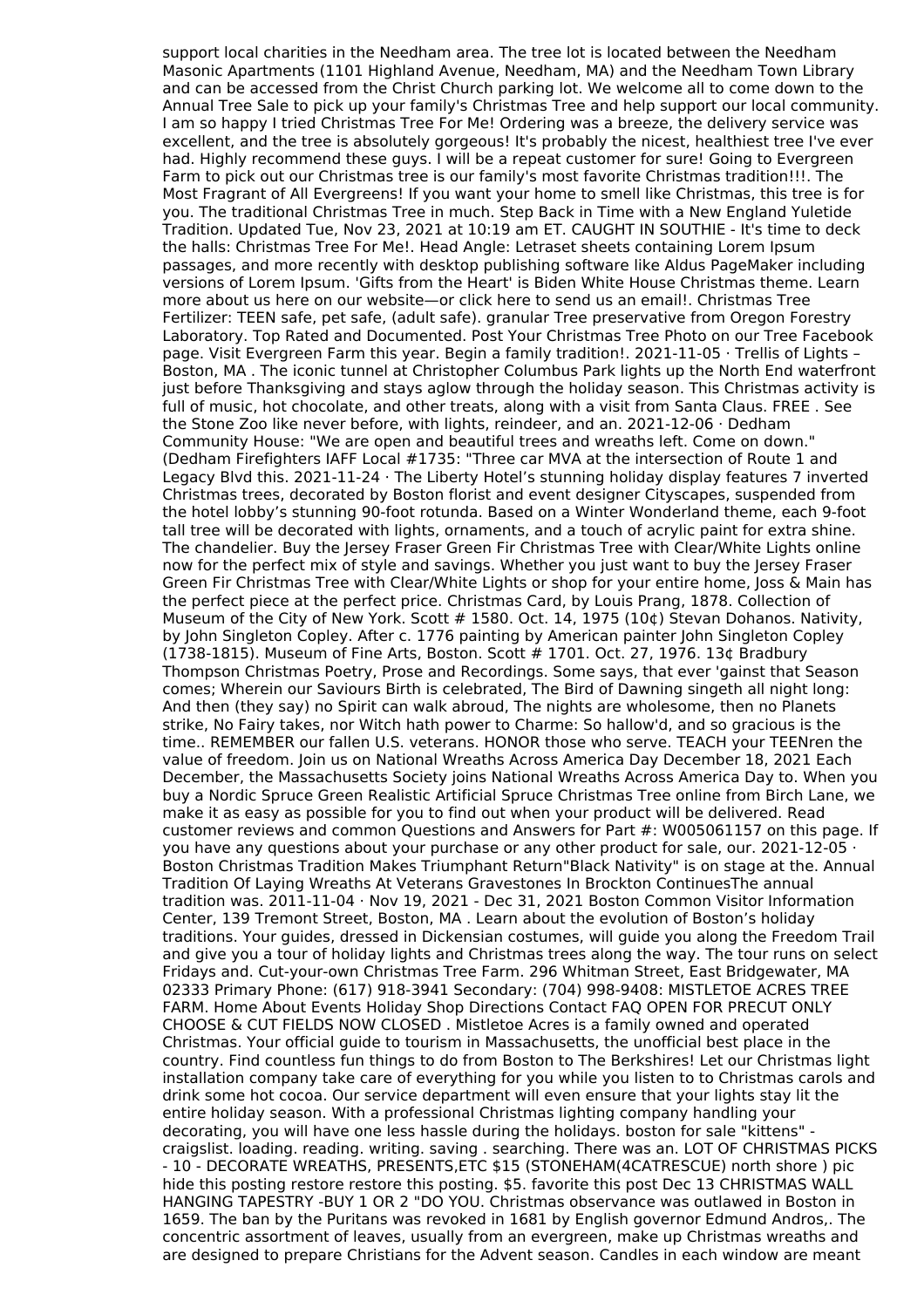to demonstrate the fact that Christians. 2021-11-22 · The Norfolk Lodge, A.F. & A.M. annual Christmas Tree sale is back for Christmas 2021, almost 50 years after our first Christmas Tree Sale was held in 1972. The Christmas Tree Sale will be held. 2021-12-12 · Boston Christmas Tradition Makes Triumphant Return"Black Nativity" is on stage at the. Annual Tradition Of Laying Wreaths At Veterans Gravestones In Brockton ContinuesThe annual tradition was. Everything from fresh cut Christmas wreaths, faux florals for the table, Christmas swags, hanging accessories and so much more— you can find it all on Wayfair. With great options like lighted garlands for shoppers looking to brighten up their door or staircase, to classic Christmas swag to use in your table settings, Wayfair is a one-stop-shop for all things home during the. Same day delivery by a professional florist in Milton, MA. Artistically designed flower arrangements for birthdays, anniversary, new baby, sympathy or any occasion. Milton Flower Shop will deliver flowers right to your door. Greater Boston Stage Company to perform 'All is Calm: The Christmas Truce of 1914' Making TEENs smile; Merry the Unicorn walks Saugus streets. Tradition and diversity go hand in hand in 'A. Come check out our tree inventory, wreaths made from our own brush, kissing balls and a large decoration station. We have lots of new items to check out this year so come take a look. We will gladly help you load your Christmas tree on your vehicle – just ask! Cut Your Own Tree \$75 (+tax) for any tree; Pre-Cut Trees \$50 to \$95 (+tax) up to 9' 9'+ trees available Starting at \$90. The North Valley Green Spruce Artificial Christmas Tree was made for you. Make it yours today at Joss & Main. Free shipping on orders over \$35. The product offers the thinnest profile making it a great choice fit for tight areas where space is limited. This sectioned tree with classic cone shape features hinged branches for ease of assembly. The sturdy folding metal tree. 2021-06-29 · 65 Northern Avenue, Boston, MA 02210. The Tree Market will sell Christmas trees, wreaths, kissing balls, as well as tree stands and lights. In its fourth year, the Tree Market is hosted by Boston Seaport, in partnership with EverGreen Delivery. Shoppers will be able to bale and load trees directly into their vehicles, or they can schedule EverGreen Delivery to. 2021-11-19 · SoWa Winter Festival (Power Station, 540 Harrison Ave., South End, Boston [and elsewhere around the neighborhood]): SoWa, Boston's art and design district that plays host to various markets throughout the year, is holding a winter festival from December 3 through 12, featuring over 100 art and food vendors, Christmas trees for sale, grab-and-go French food. Christmas wreaths, garlands, swag, and floral are the perfect seasonal compliment to any area of your home. Decorate your front door, entryway, mantel, staircase, dining table, or wall with our wide selection of artificial, fresh, preserved, or dried Christmas greenery and florals. At Wayfair, we also offer pre-lit and pre-adorned decorative Christmas greenery to save you time and. Keith's Farm Acushnet MA Holiday Christmas Trees Spruce Evergreen wreaths Tag your own Christmas Tree Keiths Farm and Holiday Gifts MA Closed for the Season 1149 Main Street Acushnet, MA 508-763 -2622 Check Us Out! Subscribe to our Newsletter Your email address Photos in our Barn! See more Tree Farm Opens the day after Thanksgiving Havrides through. 2021-11-15 · You'll find Christmas trees, homemade baked goods and treats, handmade wreaths, swags, centerpieces and crafts for sale at the farm, too. Hyannis Village Christmas Stroll When: December 4, 2021 Where: Main Street and Hyannis Harbor, Hyannis MA Admission: Free More Info: Hyannis Village Stroll Norwood, MA 02062 James H. Delaney & Sons Funeral Homes 48 Common St Walpole, MA 02081 Roache – Pushard Home For Funerals 210 Sherman Street, Canton, MA 02021 George F. Doherty & Sons Funeral Homes 477 Wasington St., Wellesley, MA 02482 458 High St., Dedham, MA 02026 1305 Highland Ave., Needham, MA 02492 2000 Centre St., West Roxbury, MA 02132 2021-11-29  $\cdot$  Twenty-five wreaths adorn the north and south sides of the building, and nearly 79,000 lights illuminate the Christmas trees, garlands, wreaths and other holiday displays. Feeding America, is the nation's leading domestic hunger-relief charity.Their mission is to feed America's hungry through a nationwide network of member food banks and engage our country in the fight to end hunger. 397 Boston Post Road - Wayland, MA 01778 - 508-358-2283. Home. House Plants. Gift & Toy Shop. Christmas Trees & Greens . Seasonal Shops. Bird Shop. Flower Shop. Garden Shop. Outdoor Plants. Annuals; Perennials, Bulbs & Roses; Vegetables & Herbs; Trees & Shrubs; Plant Shop. Outdoor Decor. Bagged Goods. Delivery Rates. Gift Cards. Job Application. Farmer's. Choose and cut your own Christmas Tree at our unique Central MA Tree Farm in Sterling, MA—with Wreaths, Decorations & more! HOURS: WE ARE CLOSED FOR THE SEASON. THANK YOU FOR ANOTHER GREAT YEAR. SEE YOU IN NOVEMBER 2022! 155 Kendall Hill Rd Sterling, MA (978) 855-6073. Home. About Us. Trees & Gifts. Photography at Evergreen.. Fenway Park Booster Shot Clinic Opening In January WBZ-TV's Christina Hager reports. Works which contain Christmas Prose from O. Henry. Check with your local Christmas light installer for details. Best Places to workout and bike in the Seaport. Keep it local and relevant. Make sure your replies stay on topic. Police: Wanted woman found hiding in refrigerator after trying to fool officers with 'sheet rope'. The Stadium Theatre Presents "A Christmas Carol"– Woonsocket RI. Wander the illuminated pathways outside of the Blithewold Mansion and view custom lighting displays, handmade bamboo ornaments, and the wintery beauty of the mansion's gardens and arboretum. Guests can also enjoy some non-alcoholic cider, hot chocolate, hot coffee, and some warm boozy beverages provided by RI Cruisin' Cocktails. Preregistration is required. , " The Last Tree Stand You Will Ever Need" for larger trees. About me: I am a Freelance Massachusetts Editor covering the towns of Canton, Dedham, Norwood, Westwood and Walpole, MA. I am a Boston native who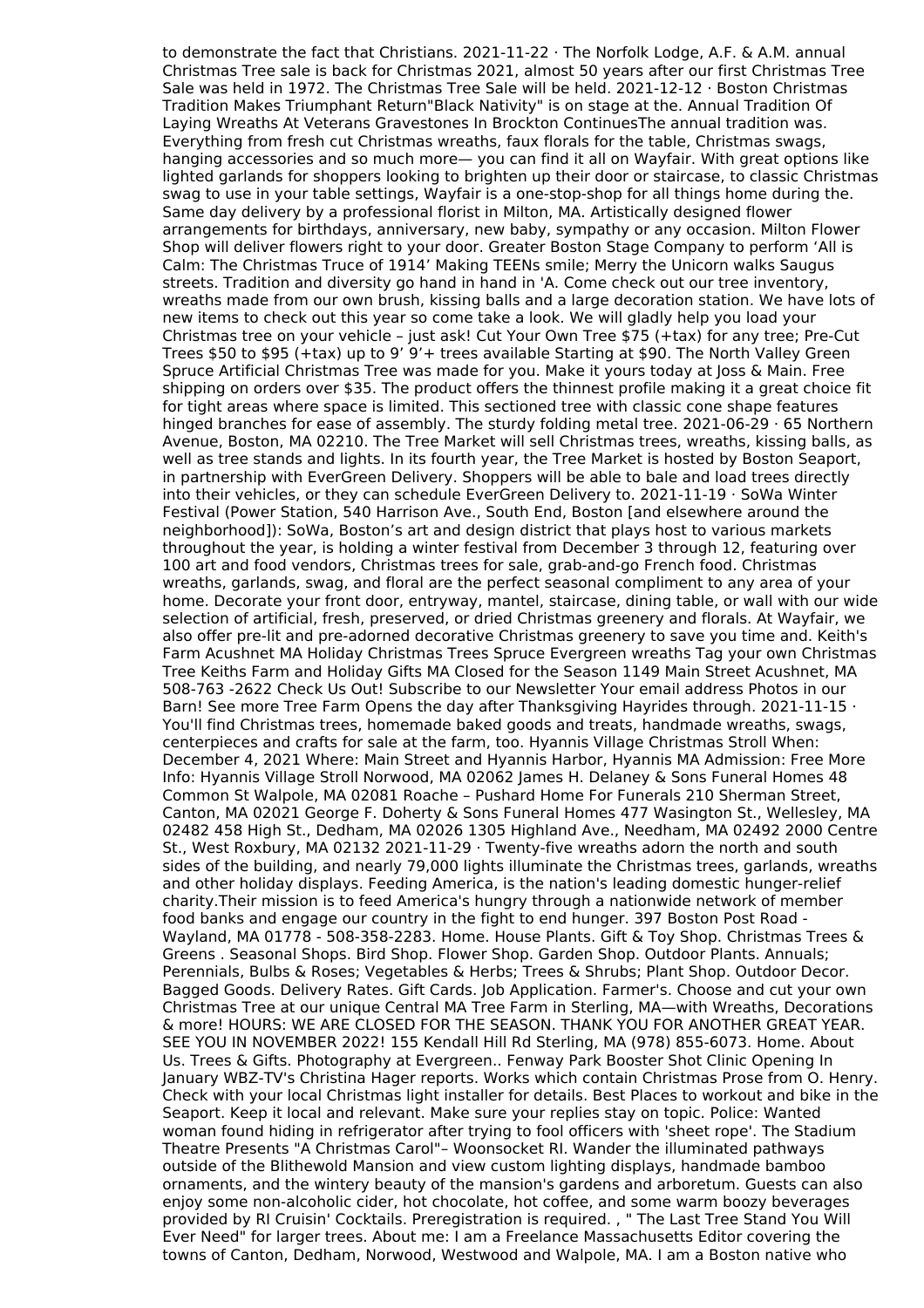began my journalism career in 1994. I graduated from Boston University, where I received bachelor's degrees in journalism and political science. In 2002, I graduated from the University of Massachusetts Boston with a master's in public administration. I am a 1994 Pulliam Fellow, a national award given to 10 graduating college seniors who are pursuing careers in journalism. I previously was a staff reporter for Gazette Publications, Inc., The Dedham TImes, The Daily Transcript and The Parkway-West Roxbury Transcript. Over the past four years, I have been a freelance reporter at Bulletin Newspapers, Inc. and Gannett, Inc. covering greater Boston. I also write for The Hopkinton Independent. Patriots-Bills Week 16 Matchup Won't Be Flexed Into Prime Time, Will Kick Off At 1 p.m. Man Accused Of Killing Father In Malden Parking Garage A man is accused of killing his father in an apartment building parking garage. Web Extra: Professor Joseph Allen On Updating COVID 'Playbook' Now that the COVID-19 vaccine is widespread, Harvard professor Joseph Allen said it's time to change mitigation measures. WBZ-TV's Kristina Rex spoke with Allen about why he thinks the playbook should be updated. Arnobius wrote after AD 297. The Chronograph of 354 records that a Christmas celebration took place in Rome in 336, eight days before the calends of January. [47]. With the Bidens spending Thanksgiving week in Nantucket, Massachusetts, more than 100 volunteers set about decorating the executive mansion— including the Oval Office— with 41 Christmas trees, some 6,000 feet (2,000 yards) of ribbon and more than 10,000 ornaments. Twenty-five wreaths adorn the north and south sides of the building, and nearly 79,000 lights illuminate the Christmas trees, garlands, wreaths and other holiday displays. Jill Biden has invited a second grade class from Malcolm Elementary School in Waldorf, Maryland, to help her reveal the decorations, the White House said. PBS TEENS characters Martin and Chris Kratt from the program "Wild Kratts" will also be on hand. Before a PBS puppet show for the schoolTEENs, the first lady will read her 2012 TEENren's book, "Don't Forget, God Bless Our Troops," and deliver remarks thanking the team of volunteer decorators. She also invited a local National Guard family to highlight the role the Guard has played in the U.S. response to COVID-19, as well as military families spending the holidays away from loved ones. Reporters will tour the decorated White House before the formal unveiling. "As we celebrate our first holiday season in the White House, we are inspired by the Americans we have met across the country, time and again reminding us that our differences are precious and our similarities infinite," the Bidens wrote. "We wish you a happy, healthy, and joyous holiday season. As we look to a new year full of possibility, may gifts from the heart light our path forward." The official White House Christmas tree, always set up in the Blue Room, is decorated with peace doves carrying a banner embossed with the names of the 50 states and the U.S. territories. The Gingerbread White House, which weighs hundreds of pounds, includes eight detailed replicas of community buildings that represent front-line workers. The White House may see less foot traffic this holiday season as public tours remain suspended due to COVID-19, but videos, photos and details about the Chri. Dedham Education Foundation: "Dedham: thank you for a great Holiday Stroll!" ( Facebook ). This month, get a glimpse of Christmas past at Linden Place Mansion's Candlelight Tour. As you stroll through the decorated mansion rooms of the 1810 Federal home, you will learn all about the five generations of the DeWolf-Colt families who lived here and how Christmas was celebrated in Bristol in the 19th and early 20th centuries. The tour lasts for one hour and refreshments will be served. Takes place on Saturday, 12/11 at 5:30 p.m. and Friday, 12/17 at both 5 and 6 p.m. This article was originally published on November 19, 2021; the date of the most recent update appears above. Popular Boston bar to close its doors for good in January. The traditional Christmas narrative, the Nativity of Jesus, delineated in the New Testament says that Jesus was born in Bethlehem, in accordance with messianic prophecies. [11]. Patriots Granted Marketing Rights In Germany As Part Of Worldwide NFL Initiative The NFL's efforts to grow around the world moved forward on Wednesday. After Potentially Record Warmth, Weekend Storm Could Bring Widespread Snowfall Gas up the snowblowers and dust off the shovels, winter is about to make an appearance. No Fairy takes, nor Witch hath power to Charme:. Forgotten by everyone except the Jews, of course, who continued to observe Passover; also a Quartodeciman feast. The product offers the thinnest profile making it a great choice fit for tight areas where space is limited. This sectioned tree with classic cone shape features hinged branches for ease of assembly. The sturdy folding metal tree stand is included. Madonna and TEEN, by Carracci. After c. 1593 painting The Dream of Saint Catherine of Alexandria, by Bolognese painter Lodovico Carracci (1555-1619). Samuel H. Kress Foundation, National Gallery of Art, Washington, D.C. Scott # 2427. Richard R. Chope, Carols For Use In Church. In Puritan England, Christmas was banned as it was associated with drunkenness and other misbehaviour. [42]. Massachusetts Medical Society Calls For Mask Mandate In All Indoor Public Places. Don't miss out! Get Caught in Southie delivered to your mailbox!. Hurley's Picks: Colts' Fake Punt Vs. The Patriots Is The Memory We Need Right Now. 30+ Free Ways to Celebrate Your TEEN's Birthday at Home. Information Packet from Engaged Charlestown Residents Meeting with Wynn, Feb. 11, 2015..